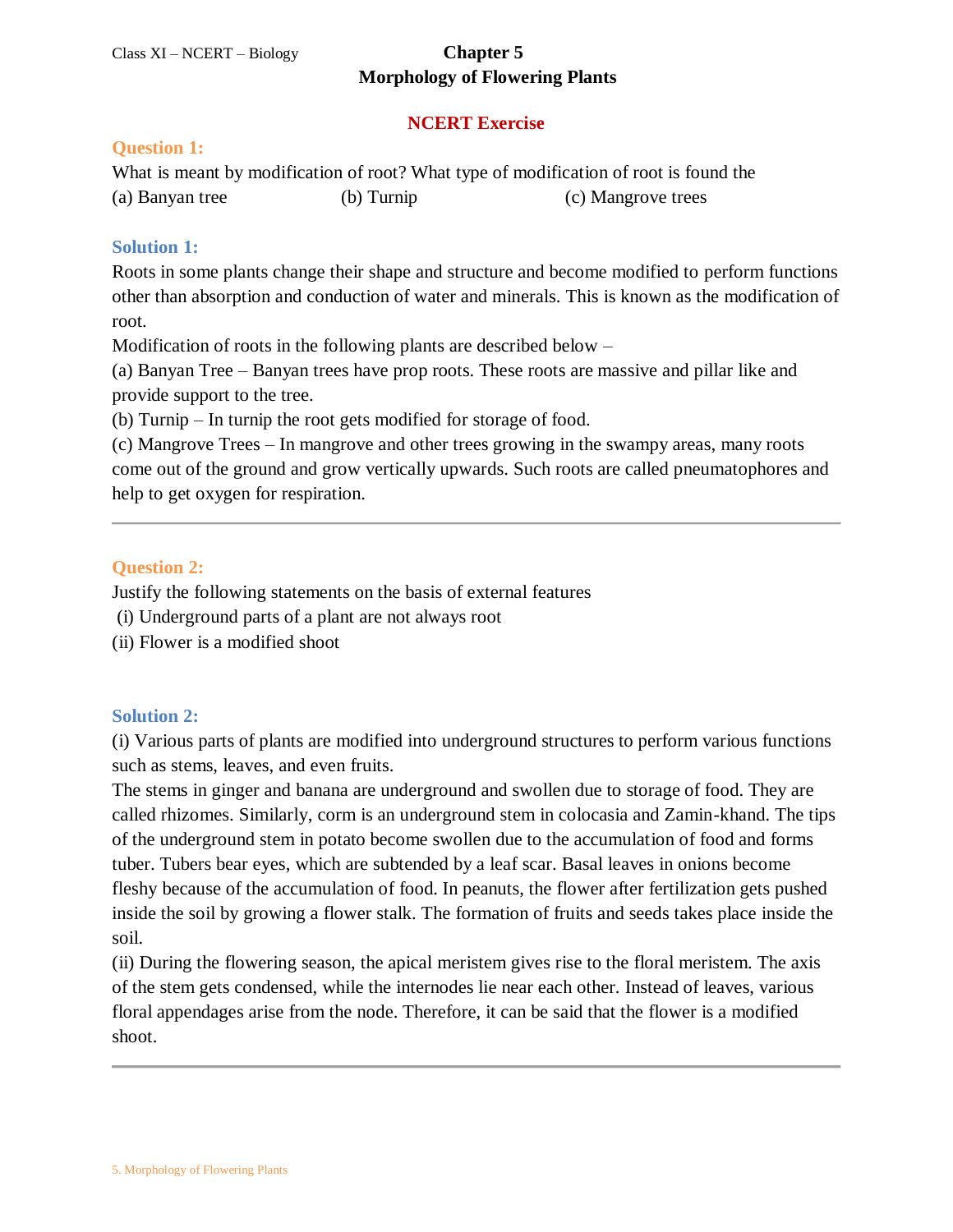**Question 3:** How is pinnately compound leaf different from palmately compound leaf?

**Solution 3:** 

| <b>Pinnately compound leaf</b>                | <b>Palmately compound leaf</b>              |
|-----------------------------------------------|---------------------------------------------|
| The leaflets are attached to the common axis, | The leaflets are attached at a common point |
| called rachis.                                | on the leaf stalk.                          |
| Examples include neem and Cassia fistula      | Examples include silk cotton (Bombax and    |
| (also called golden shower plant)             | cannabis.                                   |



Fig: Diagram showing pinnately and palmately compound leaves.

#### Question 4:

Explain with suitable examples the different types of phyllotaxy?

#### **Solution 4:**

Phyllotaxy refers to the pattern or arrangement of leaves on the stem or branch of a plant. It is of three types alternate, opposite, and whorled phyllotaxy. In alternate phyllotaxy, a single leaf arises from the node of a branch. This type of phyllotaxy is observed in the sunflower, mustard, and peepal. Plants with opposite phyllotaxy have two leaves arising from the node in opposite directions. It is found in guava and jamun plants. Plants with whorled phyllotaxy have three or more leaves arising from the node. It is found in Alstonia.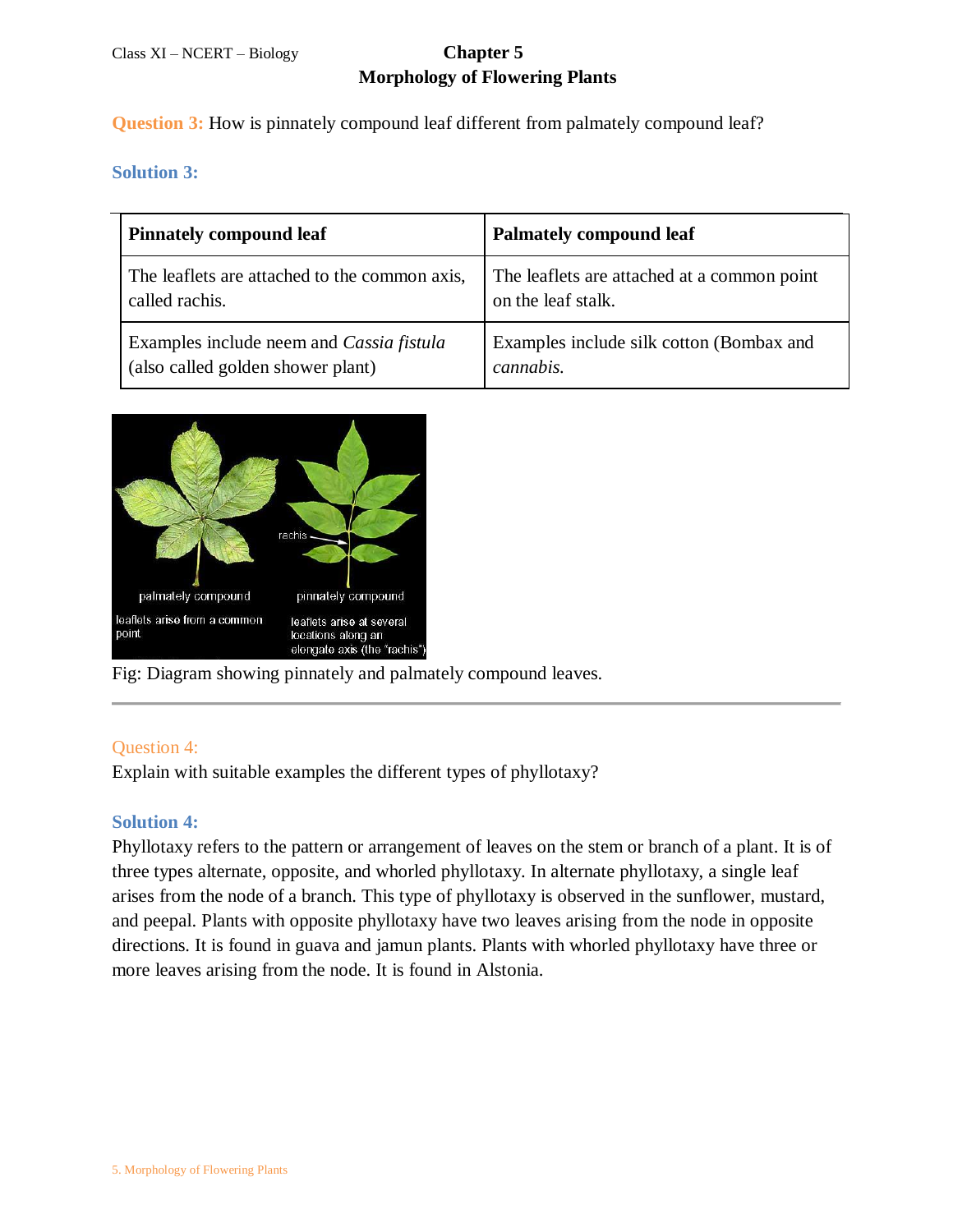Class XI – NCERT – Biology **Chapter 5 Morphology of Flowering Plants**



#### **Question 5:**

Define the following terms

- (a) Aestivation
- (b) Placentation
- (c) Actinomorphic
- (d) Zygomorphic
- (e) Superior ovary
- (f) Perigynous flower
- (g) Epipetalous Stamen

#### **Solution 5:**

(a) **Aestivation**: The term aestivation refers to the mode in which sepals or petals are arranged in a floral bud with respect to other floral members. There are four types of aestivation in plants i.e., valvate, twisted imbricate, and vexillary.



Figure 5.15 Types of aestivation in corolla : (a) Valvate (b) Twisted (c) Imbricate (d) Vexillary

(b) **Placentation**: The term 'placentation' refers to the arrangement of ovules within the ovary of a flower. It is primarily of five types namely marginal, basal, parietal, axile, and free central.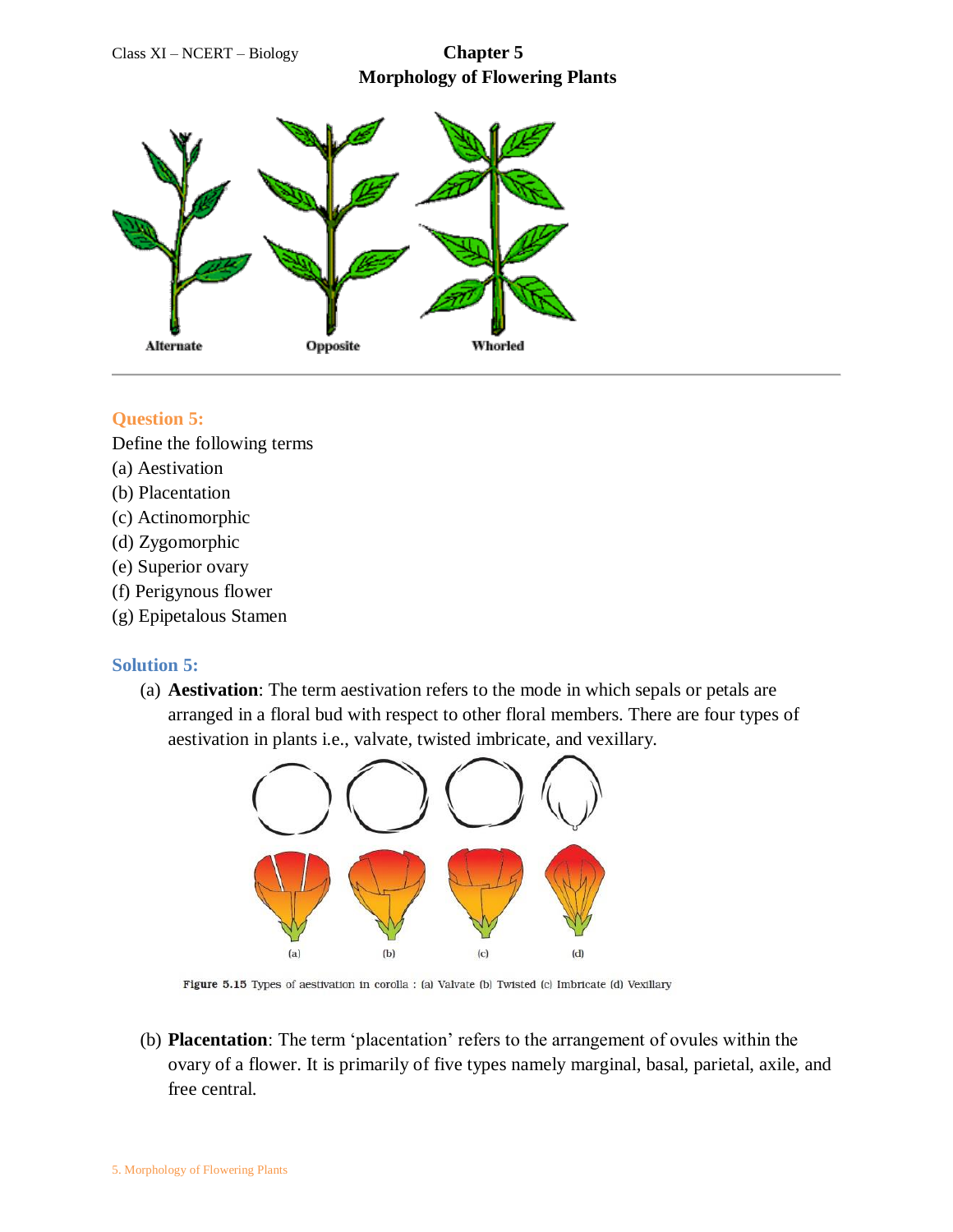



(c) **Actinomorphic**: Actinomorphic flowers can be divided into two radial halves by any radial plane passing through its centre. Examples of these flowers include chilly and mustard.



**(d) Zygomorphic:** Zygomorphic flowers are those flowers which can be divided into two similar halves by a single vertical plane. In other words zygomorphic flowers have bilateral symmetry. Examples include pea and beans.

(d) **Superior ovary**: Superior ovary flowers are those flowers in which the gynoecium is present at the highest position while other floral parts are arranged below it. A flower with this arrangement is described as hypogynous. Examples include brinjal and mustard.



(e) **Perigynous flower** In perigynous flowers, the thalamus forms a cup shaped structure and from the rim of the cup floral parts arise. In this condition the position of the ovary is said to be half superior and half inferior.Examples include plum and rose.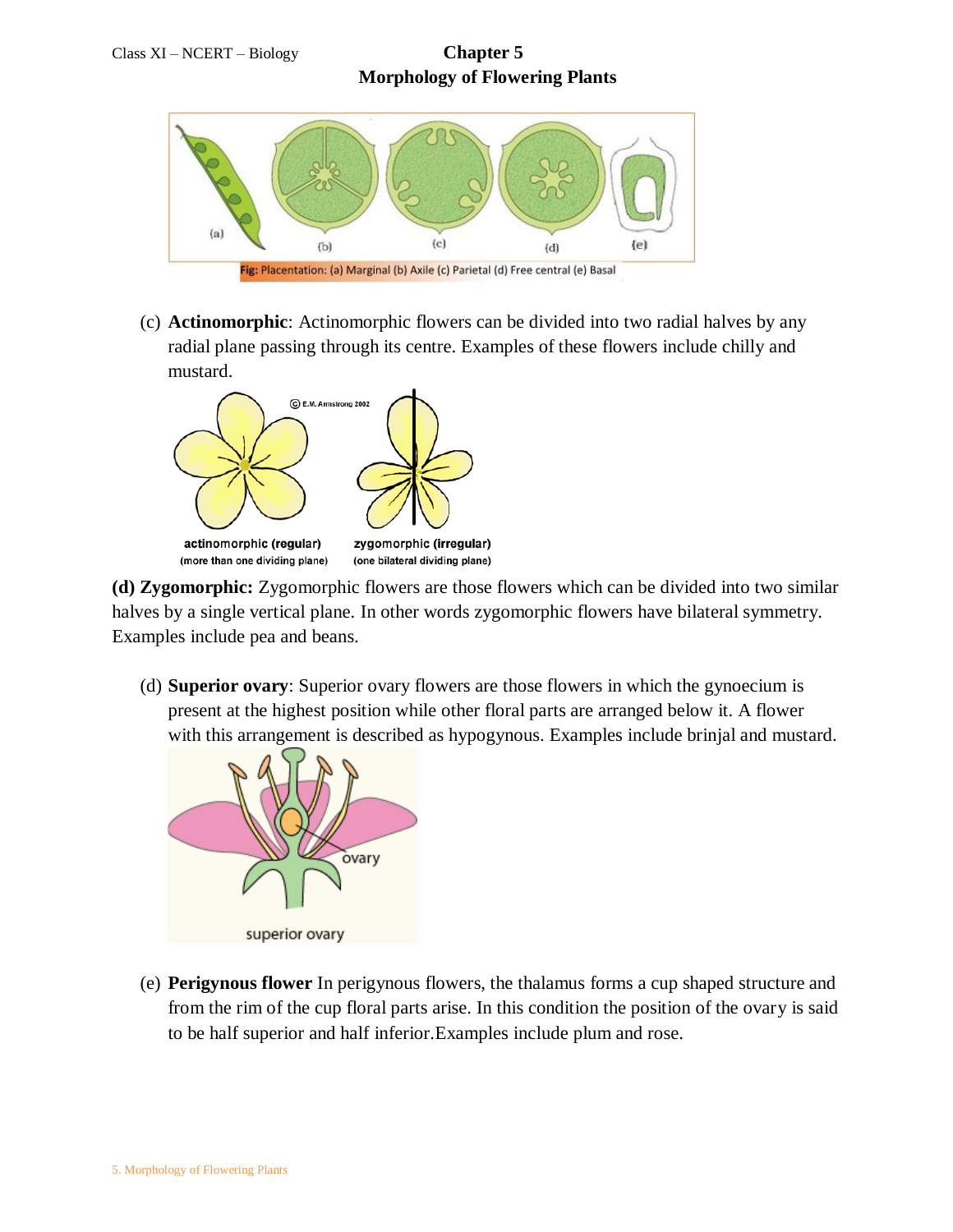

- on the rim of hypanthium
- (f) **Epipetalous Stamen:** Epipetalous stamens are stamens attached to the petals. They are found in brinjal.



#### Question 6:

Differentiate between

- (i) Racemose and cymose inflorescence
- (ii) Fibrous roots and adventitious roots
- (iii) Apocarpous and syncarpous ovary

#### **Solution 6:**

| <b>Racemose inflorescence</b>                                                                                                                                               | <b>Cymose inflorescence</b>                                                                                                                                                |
|-----------------------------------------------------------------------------------------------------------------------------------------------------------------------------|----------------------------------------------------------------------------------------------------------------------------------------------------------------------------|
| (1) Younger flowers are present at the tip<br>while older flowers are arranged at the base of<br>this inflorescence. Such an arrangement is<br>called acropetal succession. | (1) Younger flowers are present at the base of<br>the inflorescence, while older flowers are<br>present at the top. Such an arrangement is<br>called basipetal succession. |
| (2) The main axis in racemose inflorescence<br>continues to grow produce flowers laterally.                                                                                 | (2) The main axis in cymose inflorescence<br>has limited growth, which later terminates<br>into a flower.                                                                  |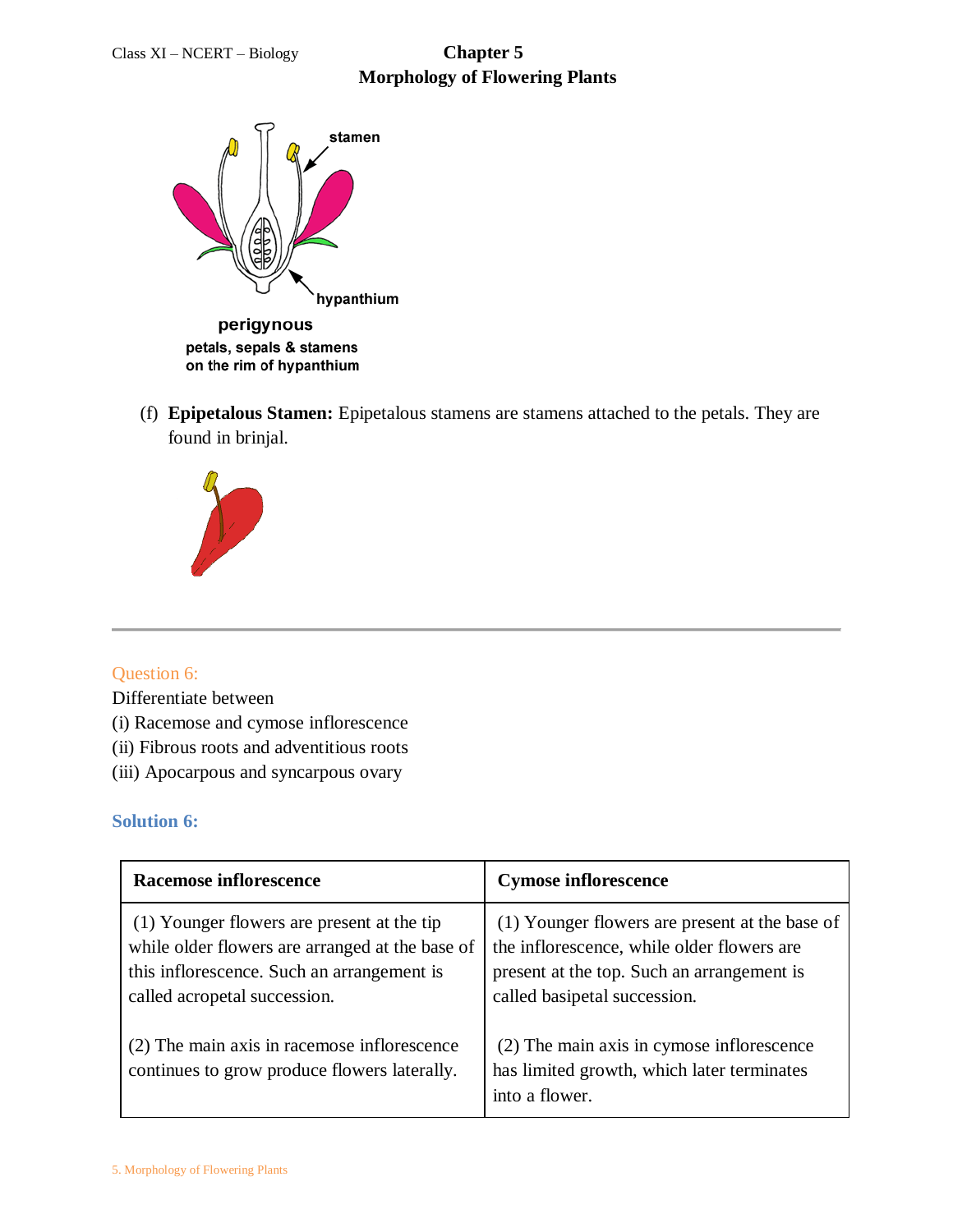| <b>Fibrous root</b>                             | <b>Adventitious root</b>                       |
|-------------------------------------------------|------------------------------------------------|
|                                                 |                                                |
| (1) In monocots, the primary root which         | (1) These roots arise from any part of the     |
| develops from the radical of the seed is short- | plant other than the radical of seeds.         |
| lived and is replaced by a large number of      |                                                |
| roots arising from the base of the stem.        | (2) It is found in banyan, Monstera, and other |
|                                                 | plants.                                        |
| (2) It is characteristic of cereals like wheat  |                                                |
| and is found in family Poaceae.                 |                                                |

| <b>Apocarpous ovary</b>                      | <b>Syncarpous ovary</b>                            |
|----------------------------------------------|----------------------------------------------------|
| (1) It is a muti-carpellary condition, where | $(1)$ It is a multi-carpellary condition with      |
| carpels are free.                            | fused carpels. $(2)$ It is found in the flowers of |
|                                              | tomato and mustard.                                |
| (2) It is found in lotus and rose flowers.   |                                                    |

### **Question 7:**

Draw the labeled diagram of the following (i) Gram seed (ii) V.S. of maize seed

#### **Solution 7:**



Fig. Diagram showing Gram seed.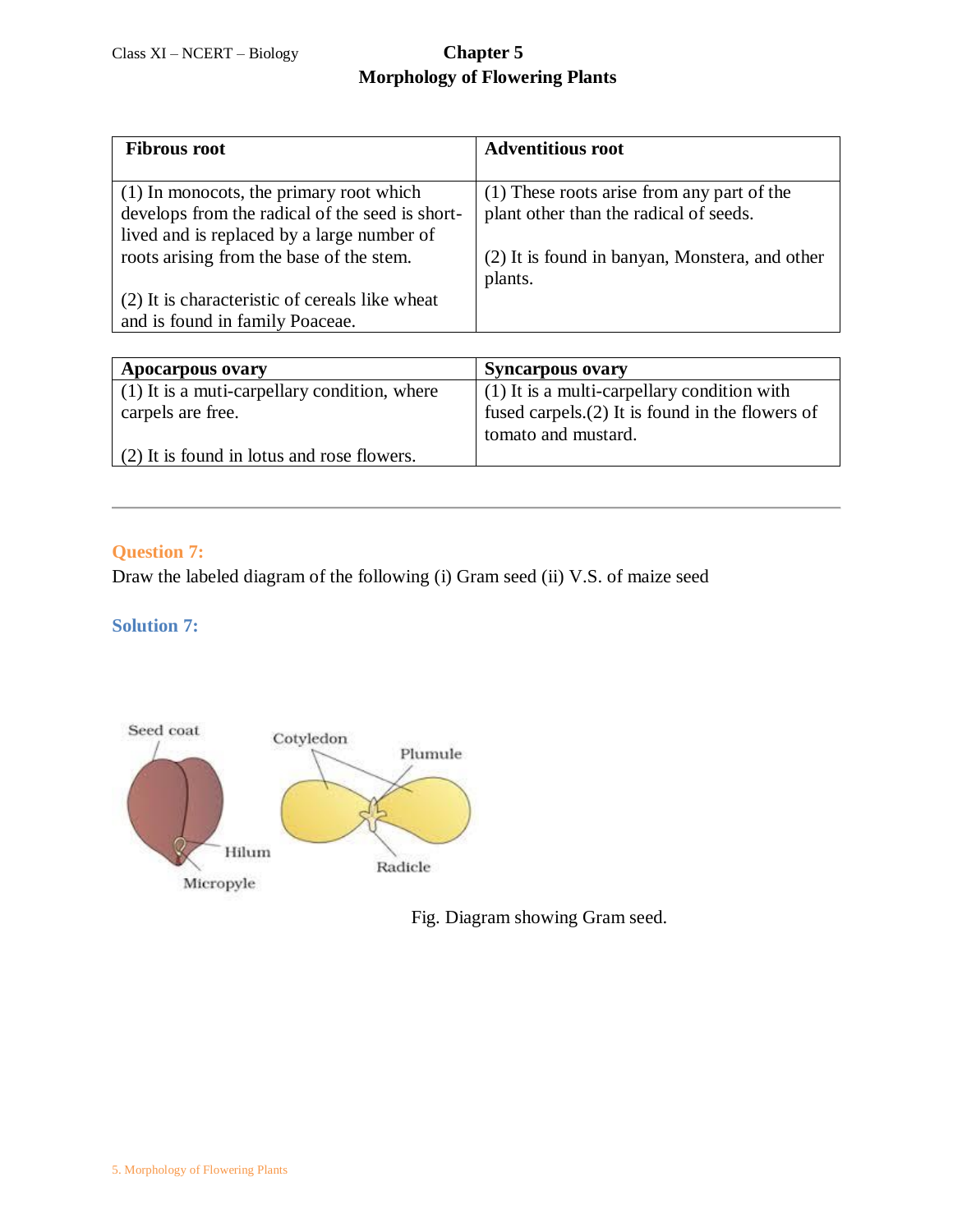

#### Fig;. Showing V.S. of maize seed

#### **Question 8:**

Describe modifications of stem with suitable examples

#### **Solution 8:**

Stems of various plants have undergone modification perform different functions.

#### **Underground stems or storage stems:**

**Examples:** [Rhizomes, corms, tubers](https://www.ncertbooks.guru/cbse-ncert-solutions-pdf/)

In ginger and banana, the underground stem is called a rhizome. The underground stem in Colocasia (arvi) is known as corm. Rhizomes and corms are underground stems, modified for the storage of food. Also these stems help in vegetative propagation of these plants. Potato is a tuber that helps in the storage of food and bears eyes on it. Subtended by a leaf scar, these eyes bear axillary buds that give rise to new plants.

#### **Supportive stems**

#### **Example:** tendril

The stem in some weak plants bear thin, slender and spirally – coiled structures called tendrils that help the plant get attached to nearby structures for support. Tendrils are found in cucumbers, melons, and other members of the family cucurbitaceae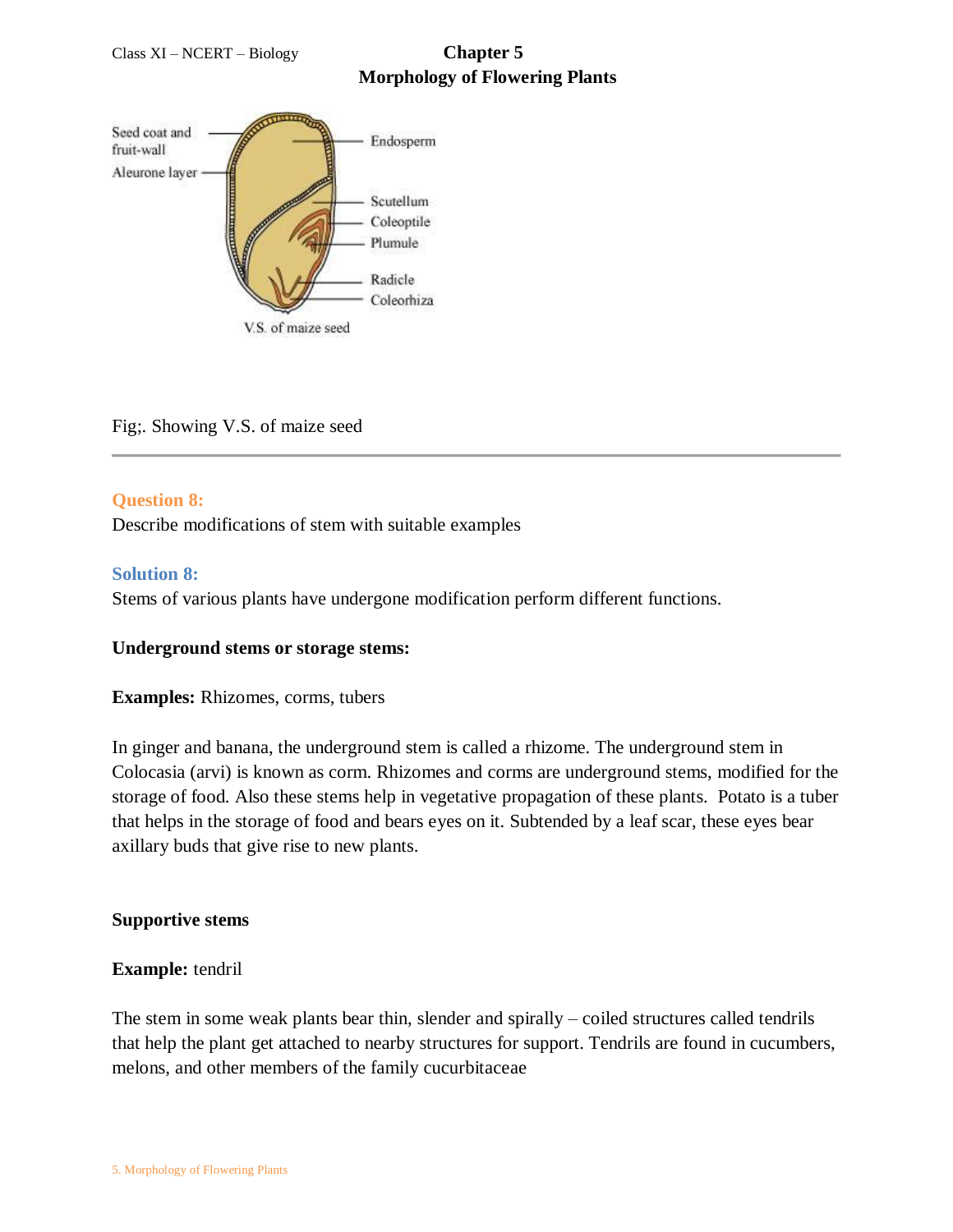#### **Protective stems:**

#### **Example :** Thorns

The stem in bougainvillea and citrus plants (like lemon and orange) bear sharp, pointed structures called thorns, which provide protection to the plant from herbivores.

#### **Photosynthetic stems:**

#### **Example:** Opuntia

The stem in the Opuntia is green. It carries out the process of photosynthesis in the absence of leaves.

Others stem modifications:

In some plants, underground stems such as grasses spread in the soil and help in perennation. These stems are called runners.

The short lateral stem called the offset in some aquatic plants (such as *Eichhornia*) bears leaves and tufts of roots at the node and gives rise to new plants

#### **Question 9:**

Take one flower each of families Fabaceae and Solanaceae and write its semi – technical description. Also draw their floral diagrams after studying them.

#### **Solution 9:**

#### **(1) Family Fabaceae/Papilionaceae (pea plant):**

Fabaceae/Papilionaceae is a sub-family of the Leguminoseae family.

#### **Vegetative features:**

Leaves -pinnately compound, alternately arranged with leaf tendrils with the pulvinus present at the leaf base along folacious stipules

Root: Tap roots system with root nodules.

Floral features: Inflorescence: Racemose, generally axial seldom terminal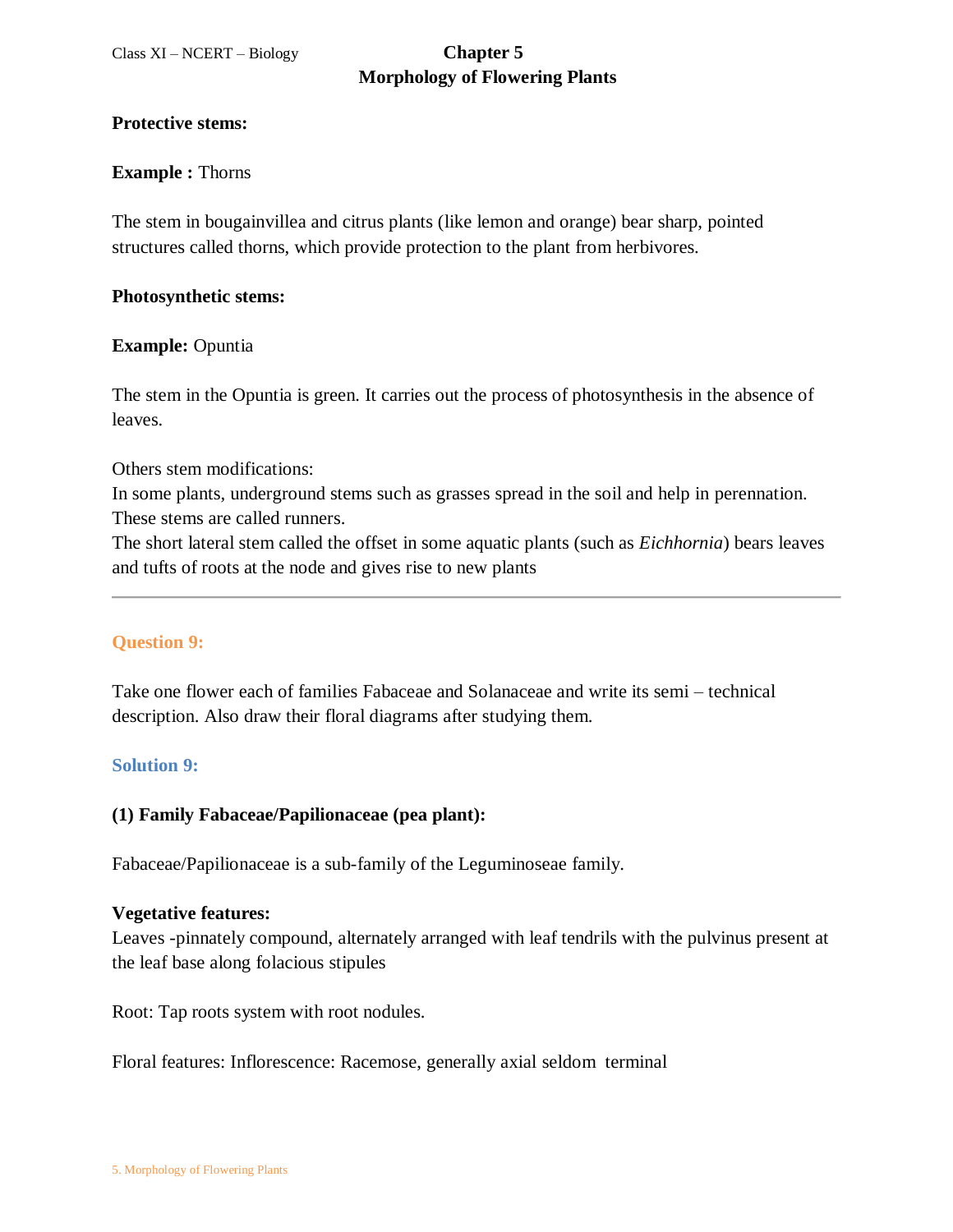Flower: Zygomorphic and bisexual flowers

Calyx: It contains five sepals which are gamosepalous while aestivation is imbricate.

Corolla: It contains five petals (Polypetalous) with vexillary aestivation.

Androecium : It consists of ten anthers that are diadelphous with dithecous anthers.

Gynoecium: Monocarpellary superior ovary which is unilocular with marginal placentation. Fruit: Legume pod with non-endospermic seeds.

$$
\text{\textbf{9}}_6 \quad \text{\textbf{Q}} \quad \text{\textbf{K}}_{(5)} \ C_{1+2+(2)} A_{(9)+1} \text{\textbf{G}}_1
$$

Floral foumula:

Economic importance: Peas are used as vegetables for making various culinary preparations.



Floral diagram of family Papilionaceae

### **(2) Flowers of Solanum nigrum**

Family Solanaceae

Vegetative Features:

Habit: Erect, herbaceous plant Leaves: Simple, exstipulate leaves with reticulate venation Stem: Erect stem with numerous branches.

Floral features: Inflorescence: Solitary and axillary

Flowers: Actinomorphic bisexual flowers

Calyx: Calyx is composed of five sepals that are united and presistent. Aestivation is valvate.

Corolla: Corolla consists of five united petals with valvate aestivation.

Androecium: It consists of five epipetalous stamens.

Gynoecium: It consists of bicarpellary syncarpous superior ovary with axile placentation. Fruits: Berry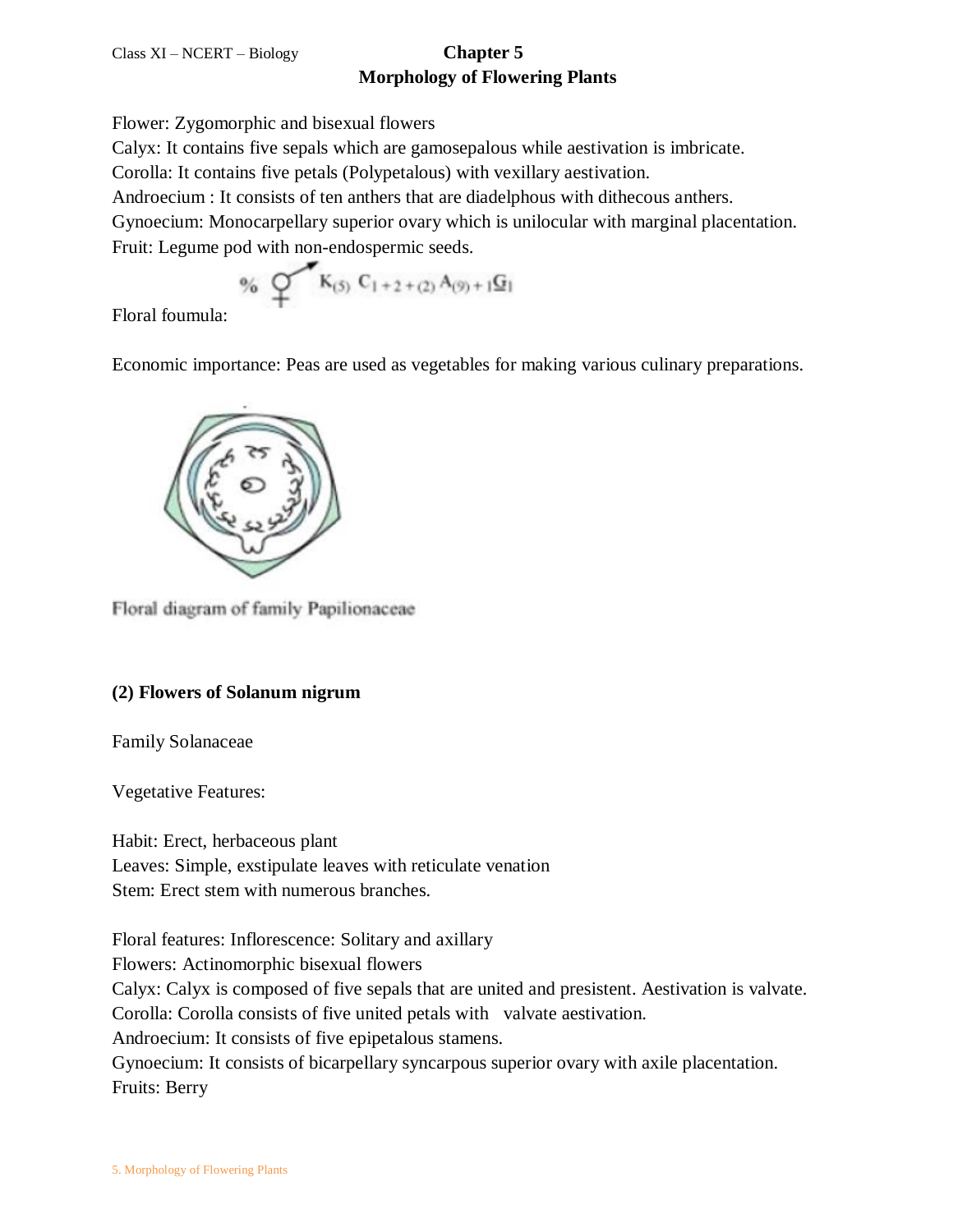Seeds: Numerous, endospermous

 $K_{(5)}$   $C_{(5)}$   $A_5$   $G_{(2)}$  $_{\oplus}$ 

Floral formula:

Economic importance: Used for medicinal Purposes.



Floral diagram of family Solanaceae

#### **Question 10:**

Describe the various types of placentations found in flowering plants.

#### **Solution 10:**

Placentation refers to the arrangement of ovules inside the ovary. It is of five basic types.

(A) Marginal placentation:

The ovary in which the placenta forms a ridge along the ventral suture of the ovary and the ovules develop on two separate rows is known to have marginal placentation. This type of placentation is found in peas.



When the ovules develop on the inner walls of the ovary, the ovary is said to have parietal placentation.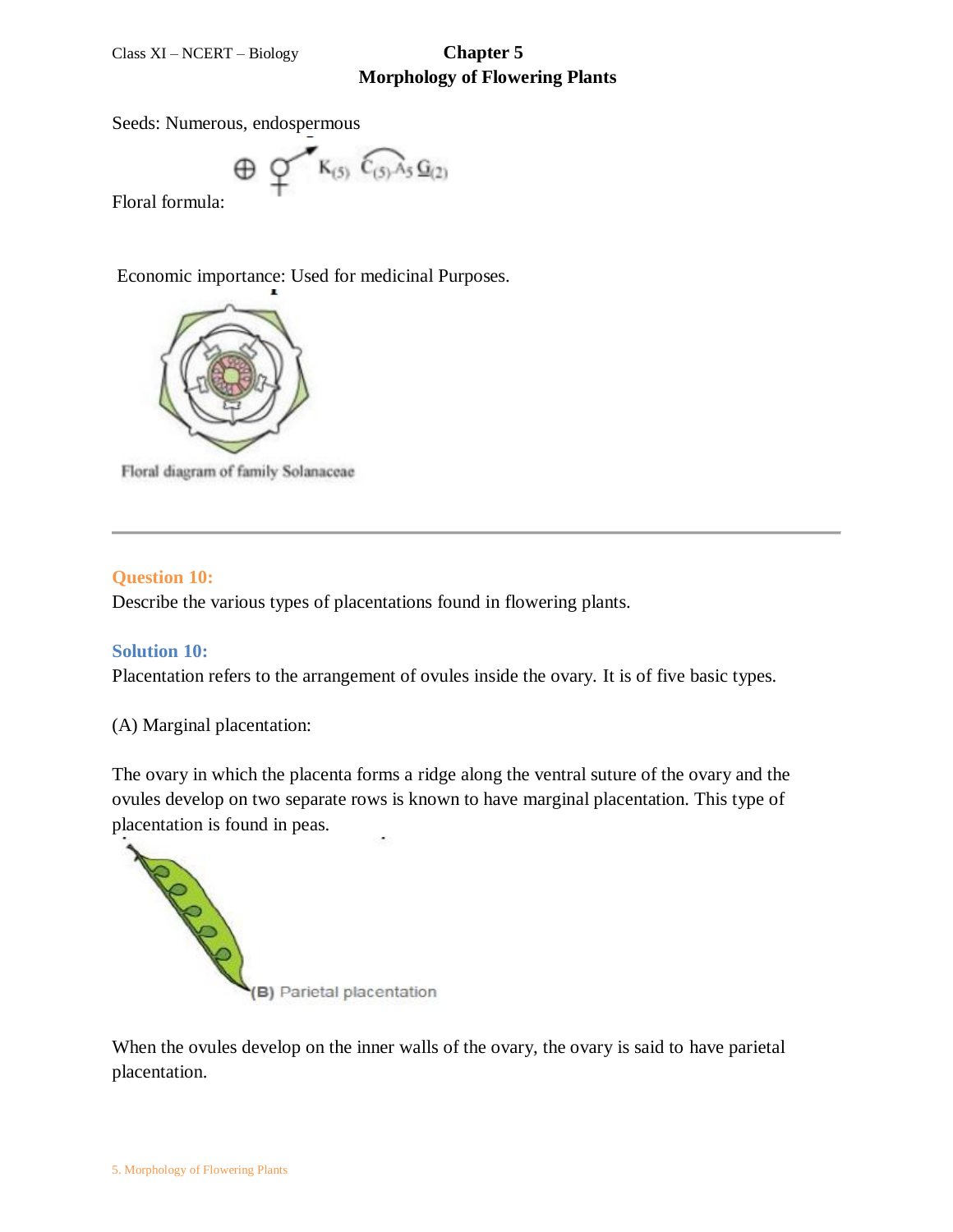

C) Axile placentation

In axile placentation, the placenta is axial and ovules are attached to it. Examples include china rose, lemon, and tomato.



(D) Basal placentation

The ovary in which the placenta develops from its base and a single ovule is found attached to the base is said to have basal placentation. It if sound in marigold and sunflower.



(E) Free central placentation. In free central placentation, the ovules develop on the central axis while the septa are absent., this type of placentation is found in Dianthus and primrose.

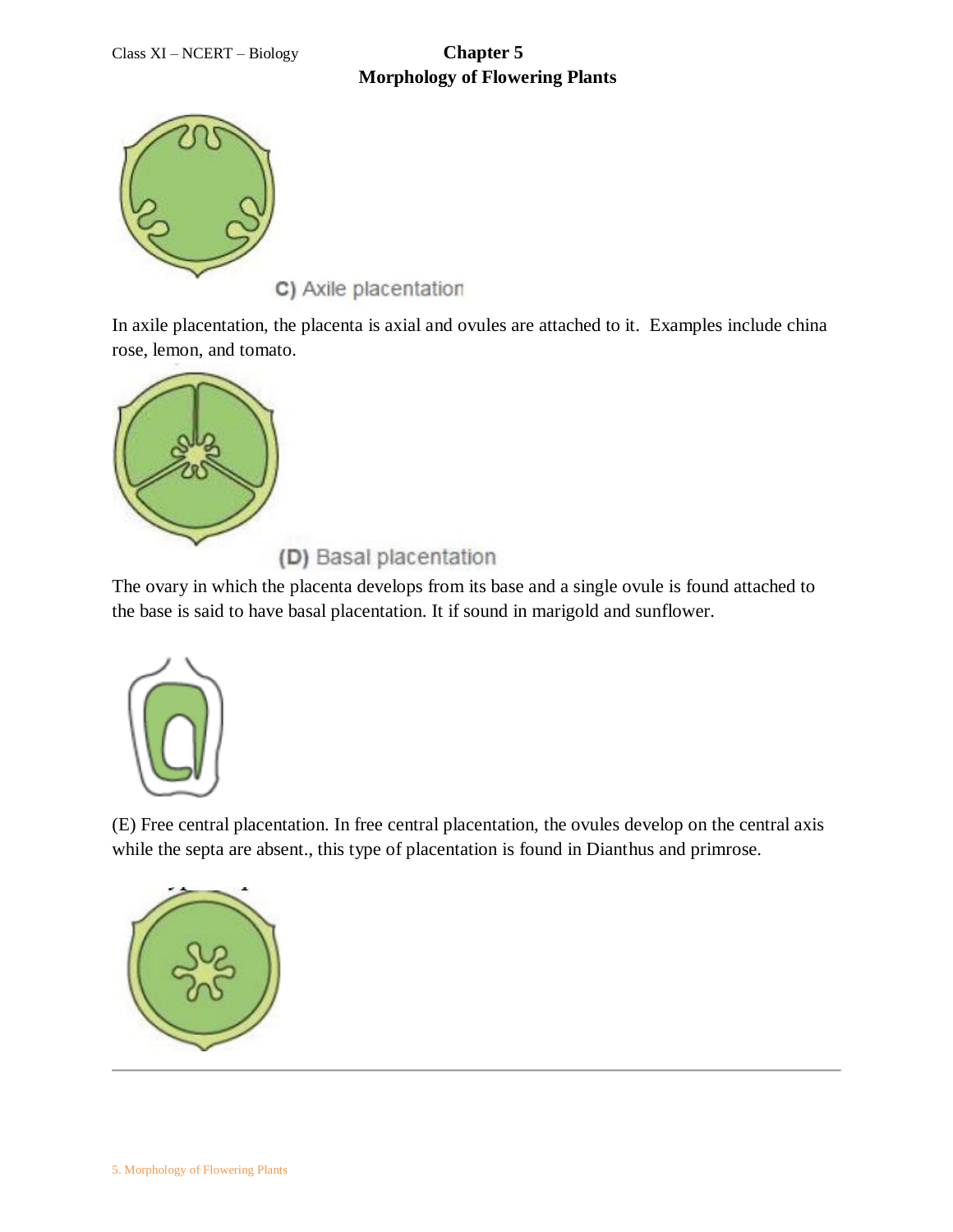#### **Question 11:**

What is a flower Describe the parts of a typical angiosperm flower?

#### **Solution 11:**

A flower can be defined as the reproductive unit of any flowering plant (angiosperms). Flowers carry out sexual reproduction in angiosperms. A typical flower is a modified stem with a condensed axis. A flower has four concentric whorls. From outside towards inside the four whorls are i.e., the calyx, corolla, androecium, and gynoecium. Androecium and gynoecium represent the male and female reproductive whorls of a flower respectively. Bisexual flowers are those which contain both androecium and gynoecium, while unisexual flowers contain either gynoecium or androecium. The corolla and the calyx are generally distinct, but may sometimes be fused (called perianth). A flower that contains all four floral parts is called a complete flower.



Fig;. Showing parts of a Flower Parts of flowers:

(A) Calyx: It forms the outermost whorl of a flower, which contains sepals. They are green leaflike structures that cover and protect the flowers during the bud stage. When the sepals of a flower are free, they are called polysepalous while fused sepals of a flower are called gamosepalous. Since sepals are green, they are also photosynthetic structures.

(B) Corolla: of a flower is the flower whorl lying towards the inner side of the the calyx Individual units of corolla are called as petals and they are usually very brightly coloured which help in attracting insects for pollination. When the petals are free they are said to be polypetalous, while the condition with fused petals is called gamopetalous.

(C) The androecium or the stamen is the male reproductive whorl of a flower. It consists of two parts, the filament and the bilobed anther. The bilobed anther is the site for meiosis and pollen grain production.. The two anther lobes are joined by a connective.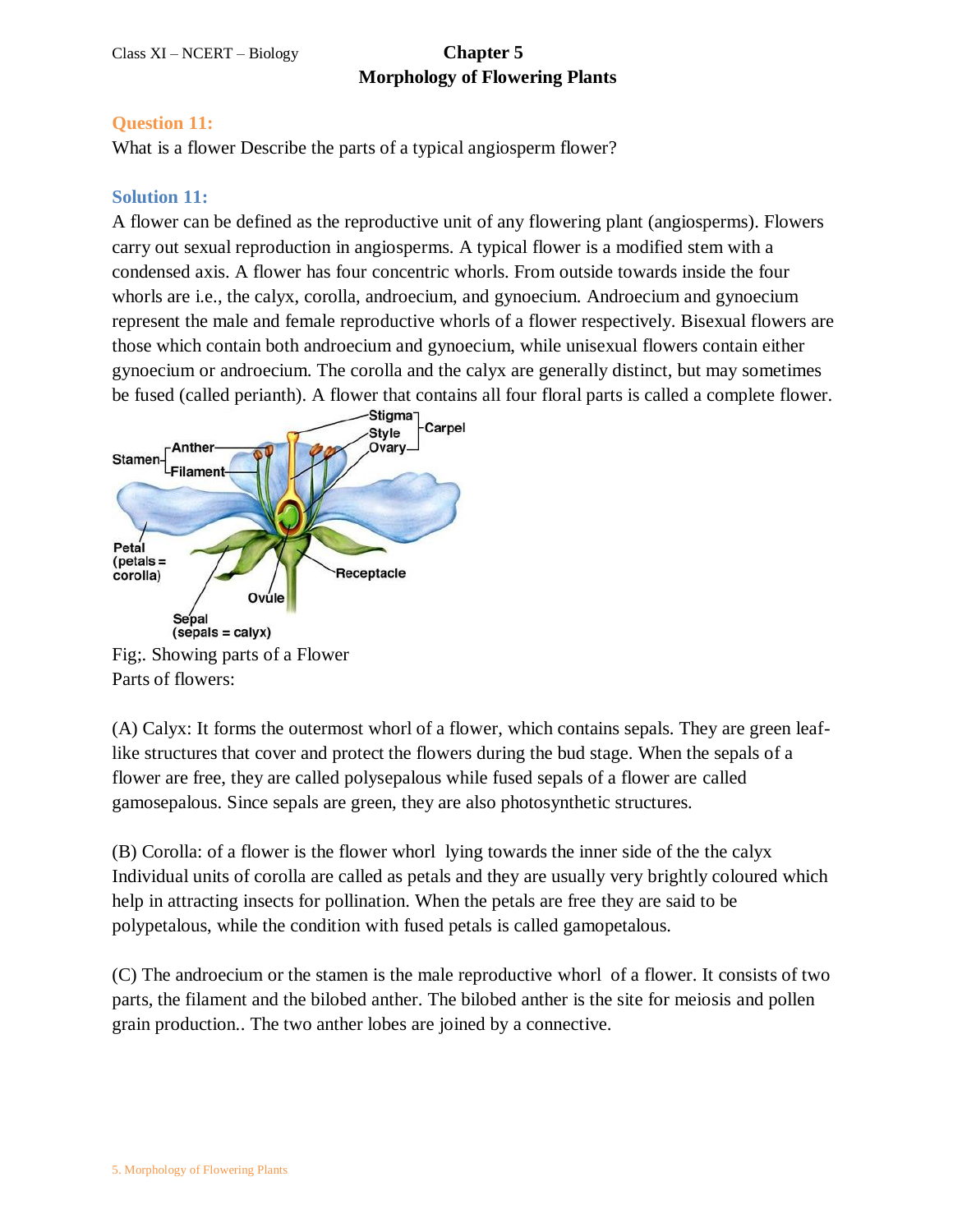(D) Gynoecium represents the female reproductive whorl of a flower. It consists of an ovary. The ovary is connected by a long tube (called style) to the stigma. The ovary bears numerous ovules attached to the placenta.

#### **Question 12:**

How do the various leaf modification help plants?

#### **Solution 12:**

The main function of the leaves is to carry out the process of photosynthesis. However, in a few plants leaves are modified to perform other functions as well. Various modifications of leaves are detailed below.

(a) Tendrils: The leaves of a pea plant are modified into tendrils that help the plant in climbing. (b) Spines: The leaves in cactus are modified into sharp spines that act as an organ of defense. (c) Phyllode: The leaves of some Australian acacia are short-lived and soon replaced by flattened, green structures called phyllodes that arise from the petiole of the leaves. The petioles in these plants synthesize food.

(d) Pitcher: The leaves of the pitcher plant(*Nepenthes khasiana*) are modified into pitcher-like structures, which contain digestive juices and help in trapping and digesting insects.

#### **Question 13:**

Define the term inflorescence. Explain the basis for the different types of inflorescence in flowering plants.

#### **Solution 13:**

Inflorescence is the manner in which the flowers are arranged on the floral axis. During the flowering season, the vegetative apex of the stem gets converted into a floral meristem. Based on whether the floral axis continues to grow or end in a flower, inflorescence is classified into racemose and cymose. In racemose inflorescence, the floral axis continues to grow and produces flowers laterally. On the other hand, in cymose inflorescence, the main axis terminates into a flower. Hence, it is limited in growth.

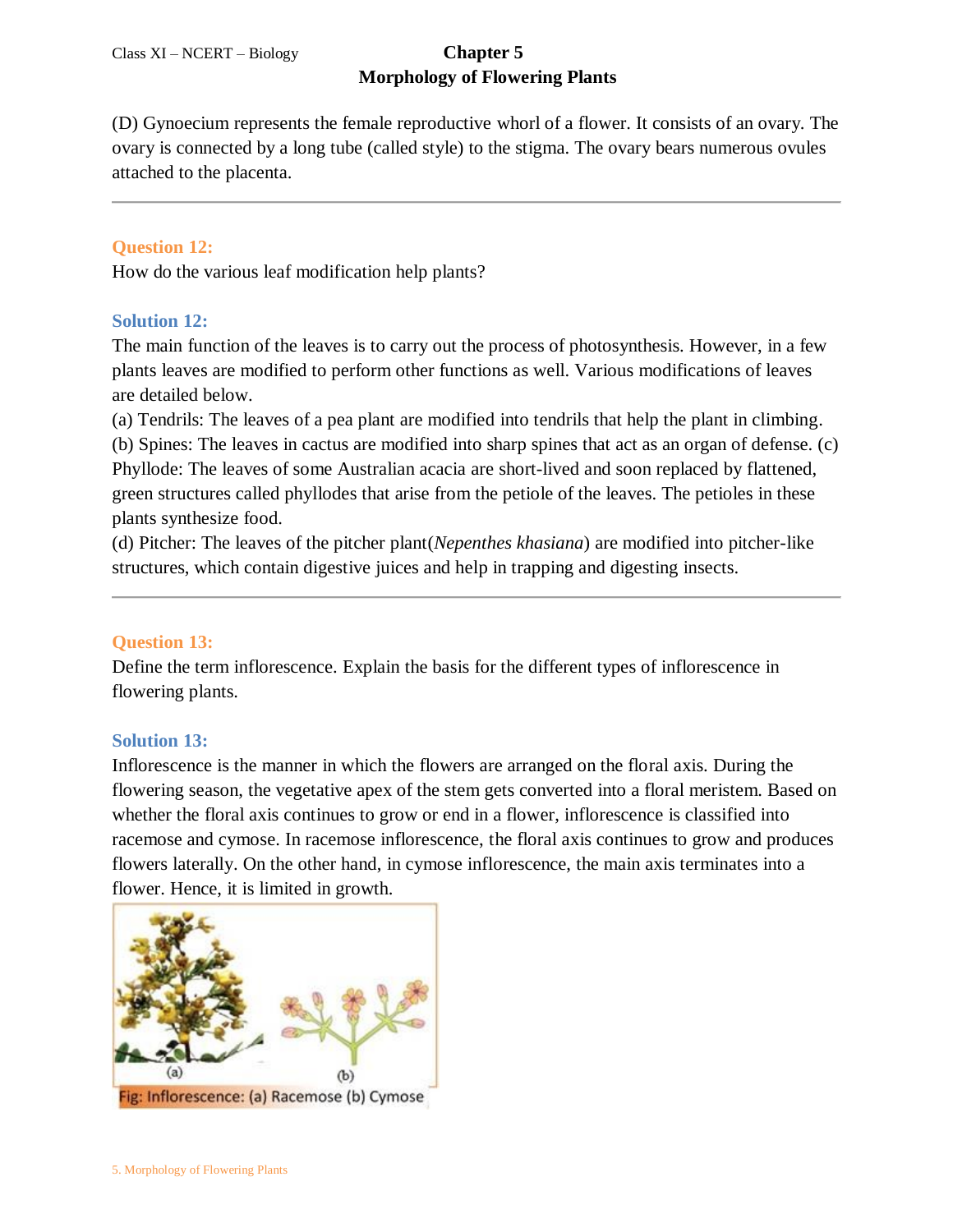#### **Question 14:**

Write the floral formula of an actinomorphic bisexual, hypogynous flower with five united sepals, five free petals. Five free stamens and two united carpals with superior ovary and axile placentation.

#### **Solution 14:**

The floral formula of the described flower is represented as:

 $\oplus$   $\circ$   $K_{(5)}$   $C_5$  A<sub>5</sub>  $G_{(2)}$ 

Actinomorphic flowers are represented by the symbol $\Phi$ 

A bisexual flower is indicated by  $\varphi$ 

The calyx contains five united sepals which can be represented as  $K_5$ 

The corolla consists of five free petals and it represented by  $C_5$ 

The androecium consists of five free stamens and is represented by  $A_5$ 

The gynoecium consists of a superior ovary with two united carpels having axile placentation, which can be represented as  $G_2$ 

#### **Question 15:**

Describe the arrangement of floral members in relation to their insertion on thalamus?

#### **Solution 15:**

Based on the position of the calyx, corolla, and androecium (with respect to the ovary on the thalamus), the flowers are described as hypognous, perigynous, and epigynous. In hypogynous flower, the ovary occupies the highest position on the thalamus while other floral parts are situated below it. In such flowers, the ovary is superior e.g., China rose, mustard, etc. In perigynous flowers, the ovary is situated at the centre and other floral parts are arranged on the rim of the thalamus. The ovary here is said to be half inferior e.g., plum, rose, peach. In epigynous flowers, the thalamus grow around the ovary fusing with its wall. The other floral parts are present above the ovary. Hence the ovary is said to be inferior e.g., flowers of guava and cucumber.